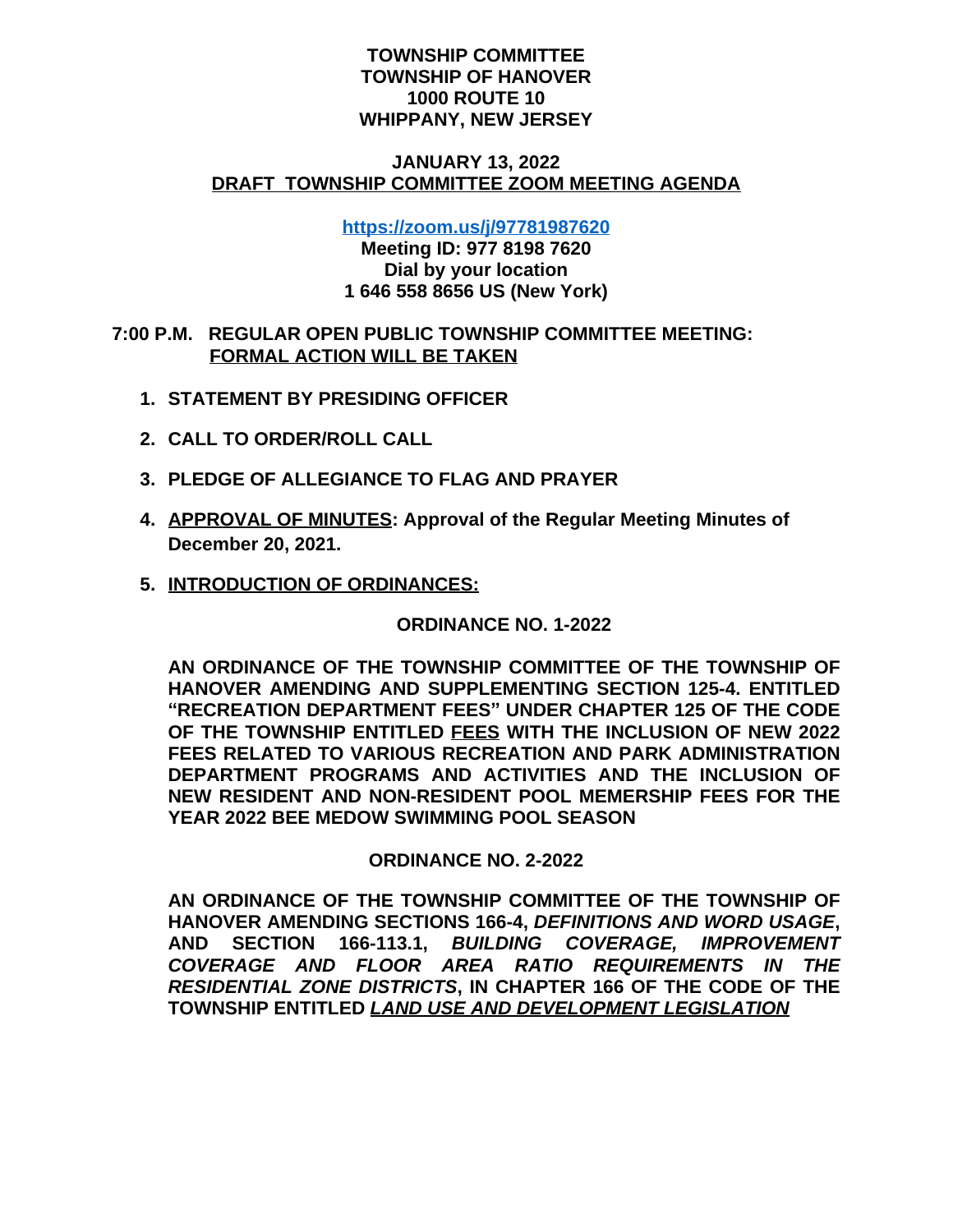#### **ORDINANCE NO. 3-2022**

**AN ORDINANCE OF THE TOWNSHIP COMMITTEE OF THE TOWNSHIP OF HANOVER AMENDING SECTIONS 166-136,** *PATIOS AND DECKS***, AND SECTION 166-136.1,** *OUTDOOR RECREATIONAL FACILITIES ACCESSORY TO SINGLE-FAMILY DWELLINGS***, IN CHAPTER 166 OF THE CODE OF THE TOWNSHIP ENTITLED,** *LAND USE AND DEVELOPMENT LEGISLATION*

## **ORDINANCE NO. 4-2022**

**AN ORDINANCE OF THE TOWNSHIP COMMITTEE OF THE TOWNSHIP OF HANOVER IN THE COUNTY OF MORRIS AND STATE OF NEW JERSEY AMENDING AND SUPPLEMENTING CHAPTER 166 OF THE CODE OF THE TOWNSHIP ENTITLED** *LAND USE AND DEVELOPMENT LEGISLATION* **BY AMENDING THE TOWNSHIP'S ZONING MAP TO CHANGE THE ZONE CLASSIFICATION OF CERTAIN PROPERTIES FROM THE R-40N DISTRICT TO THE PU ZONE DISTRICT AND FROM THE R-40N DISTRICT TO THE R-10 ZONE DISTRICT, TO AMEND THE PARKING REQUIREMENTS, AND TO AMEND THE DEVELOPMENT STANDARDS FOR THE PU ZONE DISTRICT**

# **6. RESOLUTIONS AS A CONSENT AGENDA:**

**RESOLUTION NO. 29-2022: APPOINTING BRIANNA N. IGLESIAS AS A FULL-TIME DEPUTY MUNICIPAL COURT ADMINISTRATOR FOR A SIX (6) MONTH PROBATIONARY PERIOD COMMENCING FEBRUARY 1, 2022 AND ENDING AUGUST 1, 2022 AND ESTABLISHING HER COMPENSATION AT \$25.28 PER HOUR, OR IF ANNUALIZED, A SALARY OF \$46,000.00 IN ACCORDANCE WITH JOB GROUP VI UNDER SCHEDULE "B" AND SALARY GUIDE "C"OF SALARY ORDINANCE NO. 15-2021 CONDITIONAL OFFER OF EMPLOYEMENT SUBJECT TO RECEIVING A SATISFACTORY MEDICAL EXAMINATION, CRIMINAL HISTORY RECORD CHECK AND SATISFACTORY BACKGROUND CHECK)**

**RESOLUTION NO. 30-2022: A PROFESSIONAL SERVICES RESOLUTION OF THE TOWNSHIP COMMITTEE RETAINING THE SERVICES OF FRED SEMRAU, ESQ AND THE FIRM OF DORSEY & SEMRAU AS "TOWNSHIP ATTORNEY" DURING CALENDAR YEAR 2022**

**RESOLUTION NO. 31-2022: A PROFESSIONAL SERVICES RESOLUTION OF THE TOWNSHIP COMMITTEE RETAINING THE SERVICES OF STEPHEN E. TRIMBOLI AND THE FIRM OF TRIMBOLI AND PRUSINOWSKI LLC AS "SPECIAL LABOR COUNSEL" TO THE TOWNSHIP DURING CALENDAR YEAR 2022**

**RESOLUTION NO. 32-2022: APPOINTING DR. NICHOLAS P. TWORISCHUK TO SERVE AS THE ALTERNATE 2 MEMBER ON THE LANDMARK COMMISSION FOR A TERM OF OFFICE WHICH SHALL EXPIRE ON DECEMBER 31, 2023**